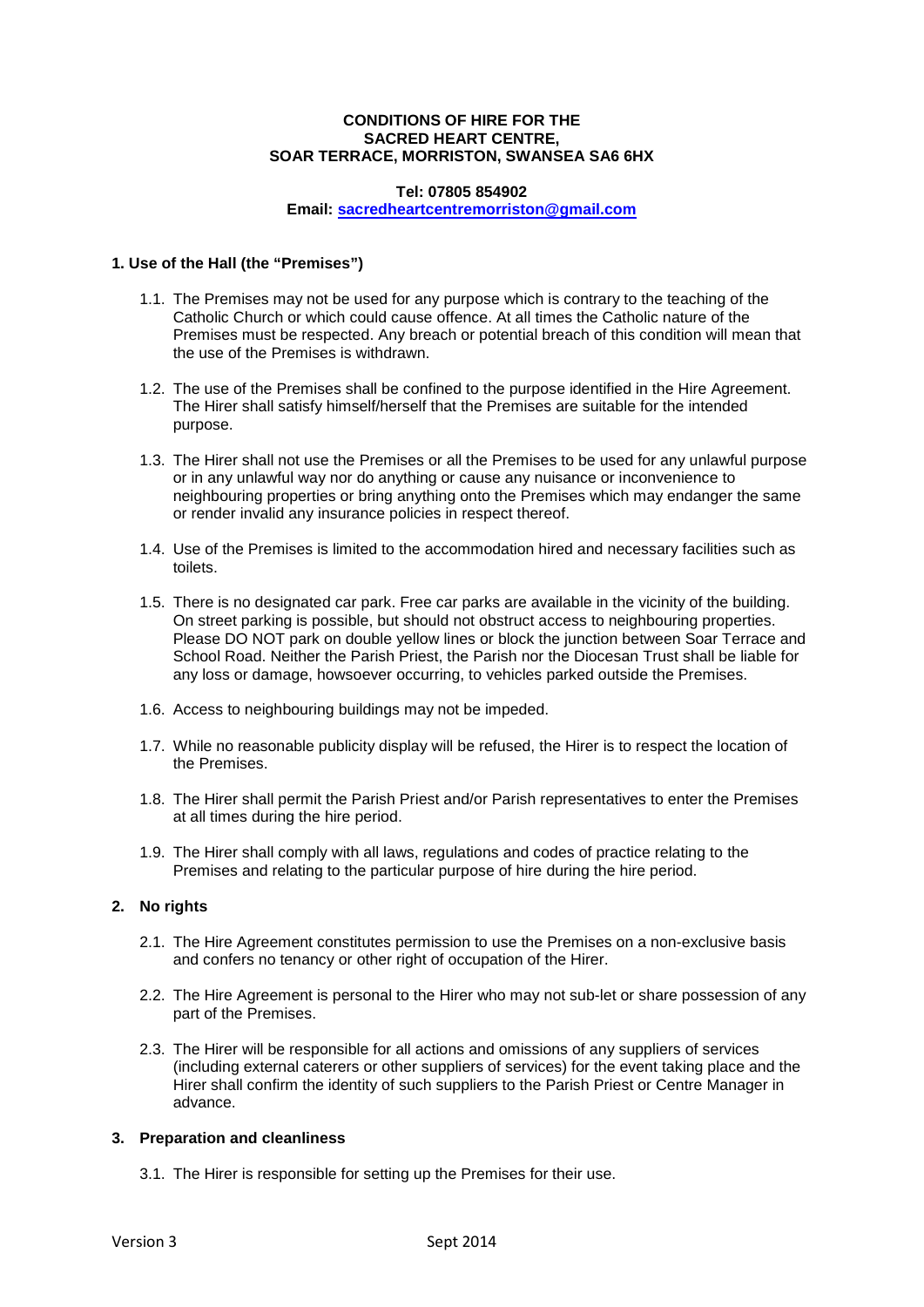- 3.2. No alterations may be made to the Premises and nothing may be attached to the walls or ceilings which may cause damage to the Premises.
- 3.3. The Premises must be left in a clean and tidy condition and all rubbish must be placed in the bins provided, and removed from the Premises. Tables and chairs are to be returned to their original position at the end of use.
- 3.4. It is the responsibility of the Hirer to ensure that the Premises are secured when leaving the Premises. Collection and return of keys should be arranged with the Centre Manager.
- 3.5. Setting up and cleaning up is to be within the overall time specified in the Hire Agreement.
- 3.6. Food and drink may not be consumed in the first floor tiered seating in the Main Hall.

#### **4. Noise and Public Order**

- 4.1. The volume of amplified music is to be kept to an acceptable level to avoid causing a nuisance to neighbouring properties.
- 4.2. Amplified sound must cease at 23.00 hours unless otherwise specified in the Hire Agreement.
- 4.3. The Hirer shall be responsible for ensuring that in all cases, conduct shall be decent, sober and orderly and nothing contrary to sobriety, decency or good manners shall be performed, produced, exhibited or presented.

# **5. Opening hours**

- 5.1. The Premises shall close at 23.00 hours at the latest, unless otherwise specified in writing in the Hire Agreement.
- 5.2. No function shall extend beyond the hire period and the Hirer shall completely vacate the Premises by that time, unless otherwise specified in writing in the Hire Agreement.

#### **6. Licensing and Gaming**

- 6.1. All licences or agreements necessary for the proposed use of the Premises are the responsibility of the Hirer (e.g. all public entertainment, theatre production, music and reproduction of recordings).
- 6.2. The Hirer shall ensure that, at the Hirer's expense, all licences, consents, permission or agreements necessary when using the Premises for any particular purpose are obtained and in force during the hire period.
- 6.3. The Hirer shall ensure that Bingo and other forms of permitted gambling will conform to all statutory and other current gaming regulations and codes of practice in force from time to time.

### **7. Sale of alcohol**

7.1. The sale of alcohol is prohibited. The Hirer may provide his/her own alcohol if specified in the Hire Agreement.

#### **8. Deposit and Hire Fees**

- 8.1. Hire fees will be charged to non-parish groups as set out in the Hire Agreement.
- 8.2. Full payment of the hire fee is due 28 days before the date of hire or immediately upon signing the Hire Agreement is the hire period is within the next 28 days.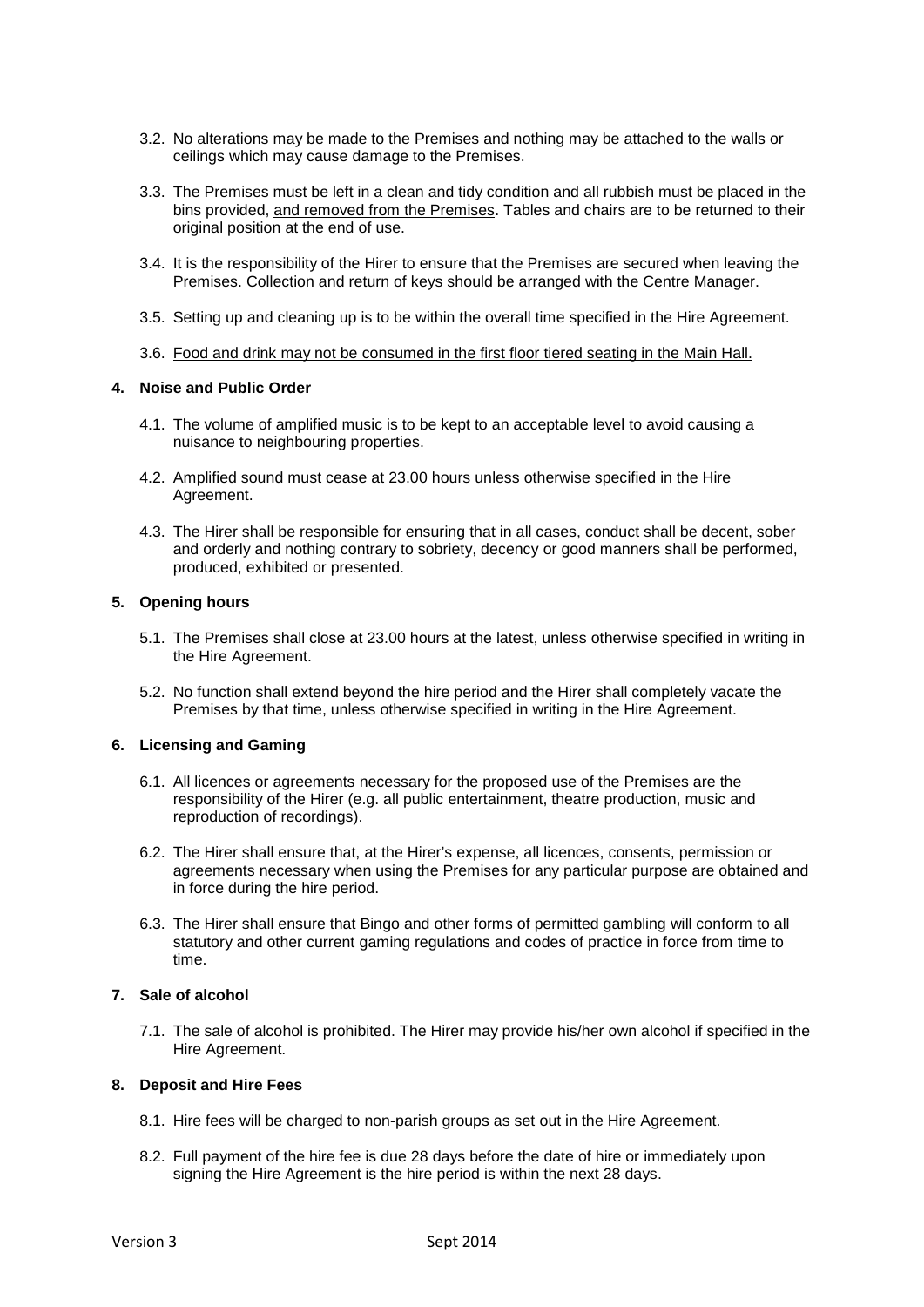- 8.3. A deposit may be requested at the time of booking. This is against damage or loss or the need for additional cleaning.
- 8.4. The deposit will be returned within a week of the end of the hire period unless repair of any damage or loss or additional cleaning of the Premises is required.
- 8.5. The Parish Priest reserves the right to deduct the cost of repair of damage or loss from the deposit to pay for any repairs or to replace any losses. If additional cleaning is required, £6 will be deducted from the deposit to pay for the cleaning.

#### **9. Cancellation**

- 9.1. Cancellation will be charged as follows:
	- 9.1.1.Cancellation within 28 days of the hire date 25% deposit
	- 9.1.2.Cancellation within 14 days of the hire date 50% deposit
	- 9.1.3.Cancellation less than 48 hours before the hire date will forfeit the whole deposit.
- 9.2. The Parish Priest reserves the right to cancel a booking by written notice to the Hirer in the event of:
	- 9.2.1.the Premises becoming unfit for the intended use by the Hirer;
	- 9.2.2.an emergency requiring use of the Premises as a shelter for the victims of flooding, snowstorm, fire, explosion or people at risk of those or similar disasters;
	- 9.2.3.the Parish Priest reasonably considering that the hiring may be in breach of the Hire Agreement, the Conditions of Hire or any legal or statutory requirements.
- 9.3. The hire fee and deposit will be refunded in the event of cancellation by the Parish Priest pursuant to clauses 9.2.1 or 9.2.2, but no refund will be given in the event of cancellation under clause 9.2.3. In all cases, the Parish Priest, Parish and/or Diocesan Trust shall not be liable to the Hirer for any resulting direct or indirect loss or damages whatsoever.

#### **10. Health and Safety**

- 10.1. General conditions:
	- 10.1.1. The Premises is a No Smoking building.
	- 10.1.2. Nothing of an inflammable or explosive nature may be brought onto the Premises.
	- 10.1.3. No additional cooking facilities are to be introduced into the Premises.
	- 10.1.4. The Hirer shall ensure that caterers and persons used for supply of refreshments are required to observe hygiene regulations and any other reasonable requirements of the local Environmental Health Officer.
	- 10.1.5. Animals, other than guide dogs, are not permitted inside the building.
- 10.2. The Hirer shall:
	- 10.2.1. Accept responsibility for being in charge of and on the Premises at all times during the hiring and for ensuring that all conditions of the Hire Agreement and Conditions of Hire are met.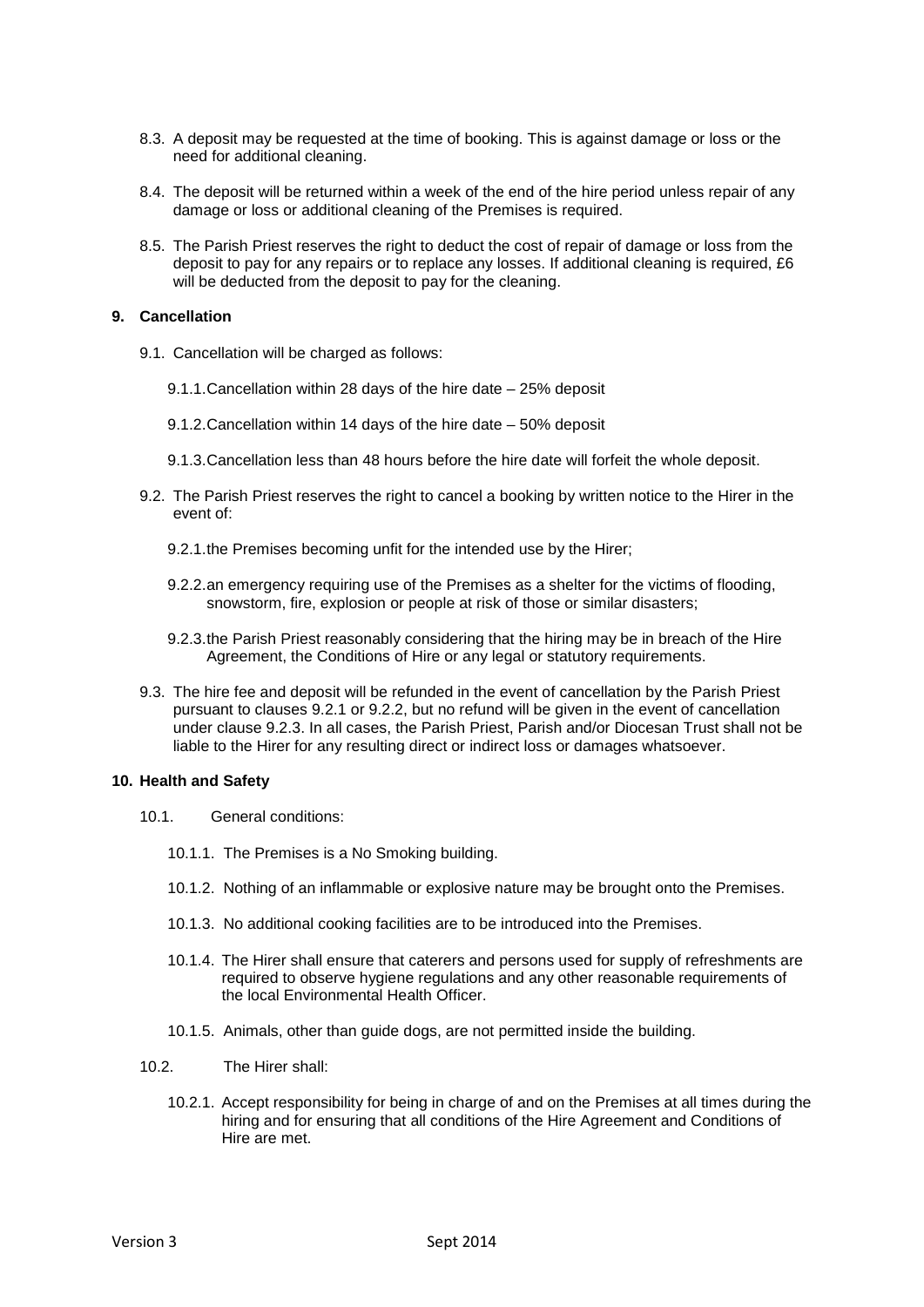- 10.2.2. Where appropriate, provide appropriate risk assessments 14 days in advance of the hire date covering all activities during the period of hire. Failure to provide such risk assessments will deem the Agreement as terminated
- 10.2.3. Ensure, so far as is reasonably practicable, that persons using the premises do so in such a way that does not pose a risk to themselves or other people.
- 10.2.4. Take all reasonable precautions to ensure and safeguard the safety of persons and Parish property by the provision of adequate supervision at all times.
- 10.2.5. Take all reasonable precautions and make all reasonable efforts to observe all regulations, rules and conditions which relate to health and safety.
- 10.2.6. Provide any first aid facilities that he/she deems necessary in accordance with the Health and Safety (First Aid) Regulations 1981.
- 10.2.7. Ensure that any electrical appliances brought by him/her into the Premises and used there are safe, in good working order and have a current Portable Appliance Testing (PAT) certificate.
- 10.2.8. Report any hazards (e.g. damaged carpet or trailing cables) to the Centre Manager as soon as possible and in any event no later than the next working day.

#### **11. Fire Safety**

- 11.1. The Hirer is to familiarise himself/herself with the Premises fire risk assessment and make all other users aware of the fire procedures for the Premises.
- 11.2. The Hirer shall ensure that no more than the following number of individuals is in the Premises

| Main hall seated (downstairs)     | 150 |
|-----------------------------------|-----|
| Main hall seated (upstairs)       | 40  |
| Main hall standing                | 250 |
| Back hall seated                  | 80  |
| Back hall standing                | 100 |
| Upstairs seminar room seated      | 20  |
| Upstairs seminar room standing 40 |     |

- 11.3. Fire extinguishers must not be moved from their permanent positions unless there is a fire.
- 11.4. Seating arrangements must include sufficient gangways for emergency evacuation.
- 11.5. All escape routes and means of exit from the Premises, including in particular emergency exits, are to be kept clear of obstructions at all times. **Please ensure fire exit locking mechanisms are secure on departure from the building.**
- 11.6. Fire doors must be kept closed at all times and must only be used in the event of an emergency.
- 11.7. In advance of commencing the use of the Premises, the Hirer shall check that:
	- 11.7.1. all fire exits are unlocked and panic bolts in good working order;
	- 11.7.2. all escape routes are free from obstruction and can be safely used;
	- 11.7.3. no fire doors are wedged open;
	- 11.7.4. there are no obvious fire hazards on the Premises.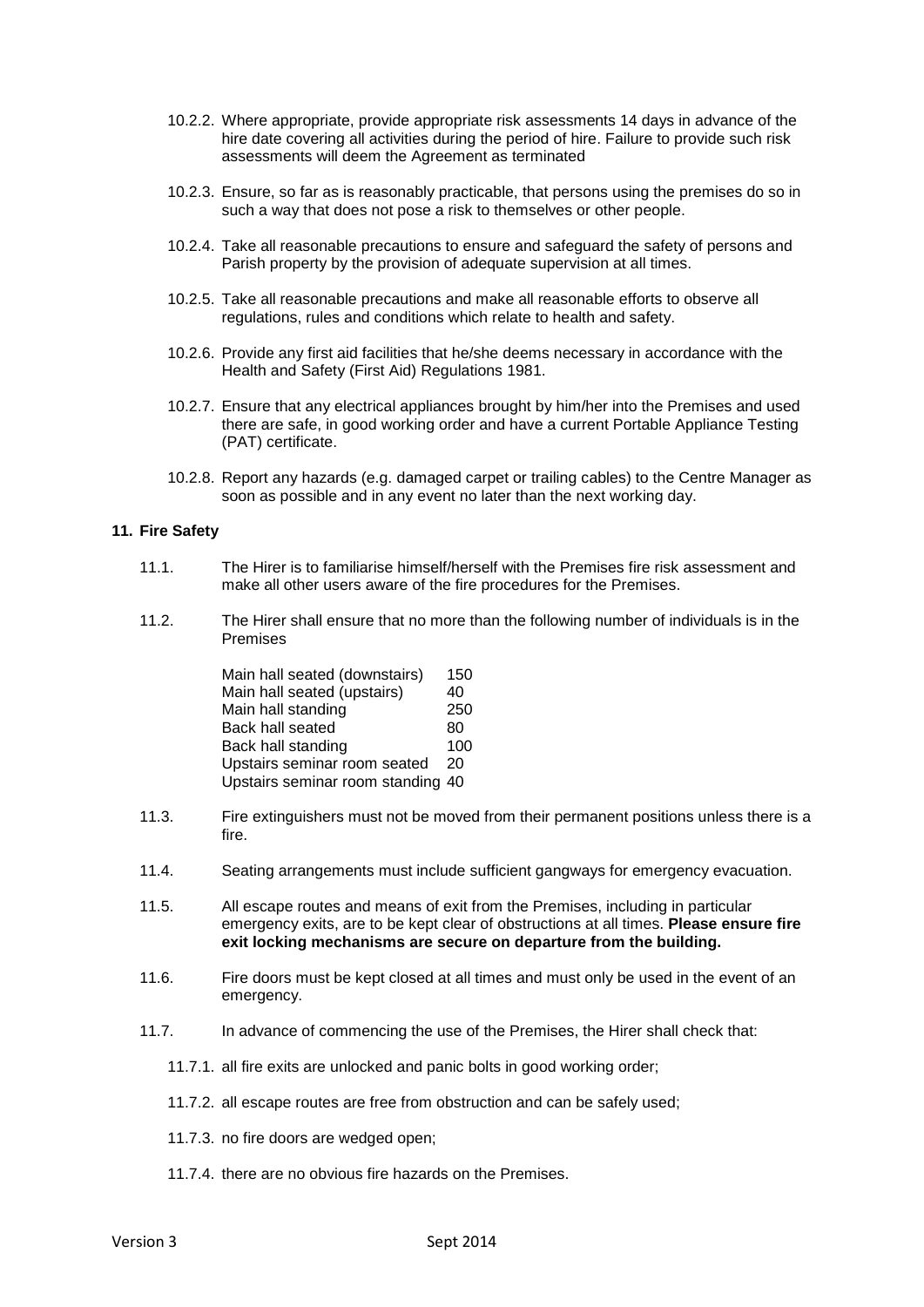### **12. Accidents and Incidents**

- 12.1. The Hirer must report all accidents involving injury to any individual(s) and any 'near misses' to the Centre Manager as soon as possible and in any event no later than the next working day and the Hirer must complete the relevant section in the Parish's Accident Book.
- 12.2. Breakages must be reported to the Centre Manager within 23 hours of the incident.

# **13. Indemnities**

- 13.1. The Hirer shall be responsible for:
	- 13.1.1. Payment of the deposit and the Hire fee
	- 13.1.2. Indemnifying the Parish Priest, Parish and Diocesan Trust from and against all actions, costs, claims, demands and damages arising from any breach of these Conditions of Hire, any accidents or injuries sustained by any persons arising out of or incidental to the hiring and the Hirer's use of the Premises.
	- 13.1.3. All actions, costs, claims and demands in respect of damage to the Premises, or damage to or loss of property, articles or any items whatsoever placed in or left at the Premises by the Hirer or any persons attending the Premises in connection with the Hirer's use of the Premises and shall indemnify the Parish Priest, Parish and the Diocesan Trust from and against such actions, costs, claims and demands.
	- 13.1.4. Any damage (including accidental damage) to the Premises, or to the fixtures, fittings or contents thereof and for loss of contents, however cause by the Hirer or as a result of the Hirer's use of the Premises.
- 13.2. The Hirer shall effect, and shall ensure that any suppliers shall effect, adequate Public Liabilty cover with an insurance company to a minimum limite of indemnity of £5,000,000 approved by the Parish Priest against the foregoing and produce evidence thereof on demand.
- 13.3. The Parish Priest, Parish and Diocesan Trust are not responsible for and shall not be liable for any loss due to any breakdown of machinery, failure of supply of electricity, repair work, leakage of water, Government restriction of act of God, or any other event which is beyond their reasonable control, which may cause the Premises to be temporarily closed, or unavailable or the use to be interrupted or cancelled.

# **14. Safeguarding**

- 14.1. The Hirer is responsible at all times for the welfare and safety of those attending the Premises in connection with their use of the Premises.
- 14.2. A Hirer hiring the Premises for a children's group or groups must have his own safeguarding policies and procedures and must follow these. The Hirer will be asked to attach a copy of the organisation's own procedures to the Agreement and by signing the Agreement affirms that these will be adhered to at all times.
- 14.3. Any group wishing to make use of the Premises that does not have its own procedures will be provided with copy of the Diocesan Child Protection Procedures. The Hirer will be required to sign an affirmation undertaking to follow these procedures in relation to use of the Premises.

#### **15. General**